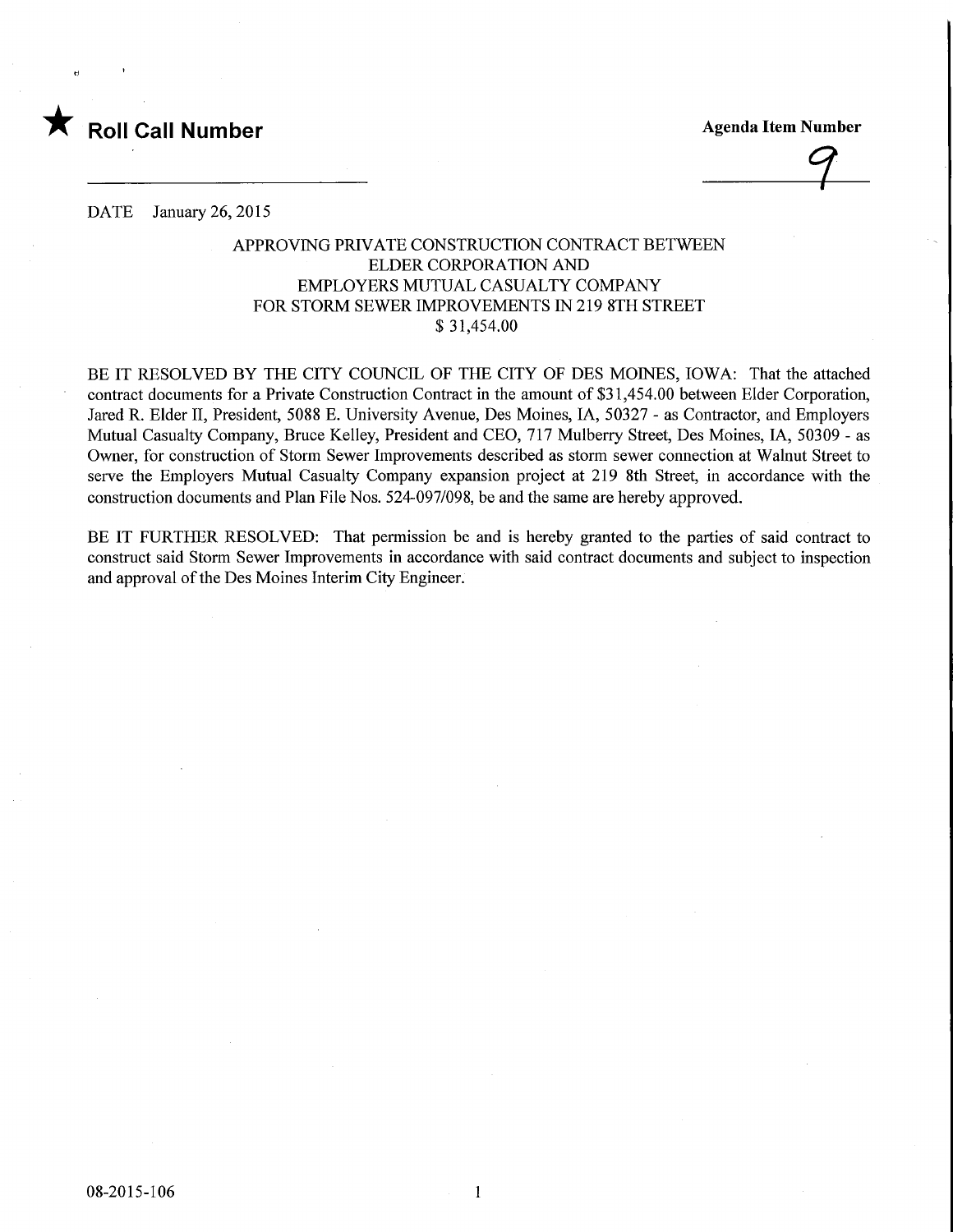

1

DATE January 26, 2015

Activity ID: 08-2015-106

Moved by to adopt.

FORM APPROVED:

Kathleen Vanderpool

Deputy City Attorney

Funding Source: All project costs are to be paid by the Owner(s), Employers Mutual Casualty Company

| <b>COUNCIL ACTION</b> | <b>YEAS</b> | <b>NAYS</b> | <b>PASS</b> | <b>ABSENT</b>   |
|-----------------------|-------------|-------------|-------------|-----------------|
| <b>COWNIE</b>         |             |             |             |                 |
| <b>COLEMAN</b>        |             |             |             |                 |
| <b>GATTO</b>          |             |             |             |                 |
| <b>GRAY</b>           |             |             |             |                 |
| <b>HENSLEY</b>        |             |             |             |                 |
| <b>MAHAFFEY</b>       |             |             |             |                 |
| <b>MOORE</b>          |             |             |             |                 |
| <b>TOTAL</b>          |             |             |             |                 |
| <b>MOTION CARRIED</b> |             |             |             | <b>APPROVED</b> |
|                       |             |             |             |                 |

I, Diane Rauh, City Clerk of said City Council, hereby certify that at a meeting of the City Council, held on the above date, among other proceedings the above was adopted.

IN WITNESS WHEREOF, I have hereunto set my hand and affixed my seal the day and year first above written.

Mayor